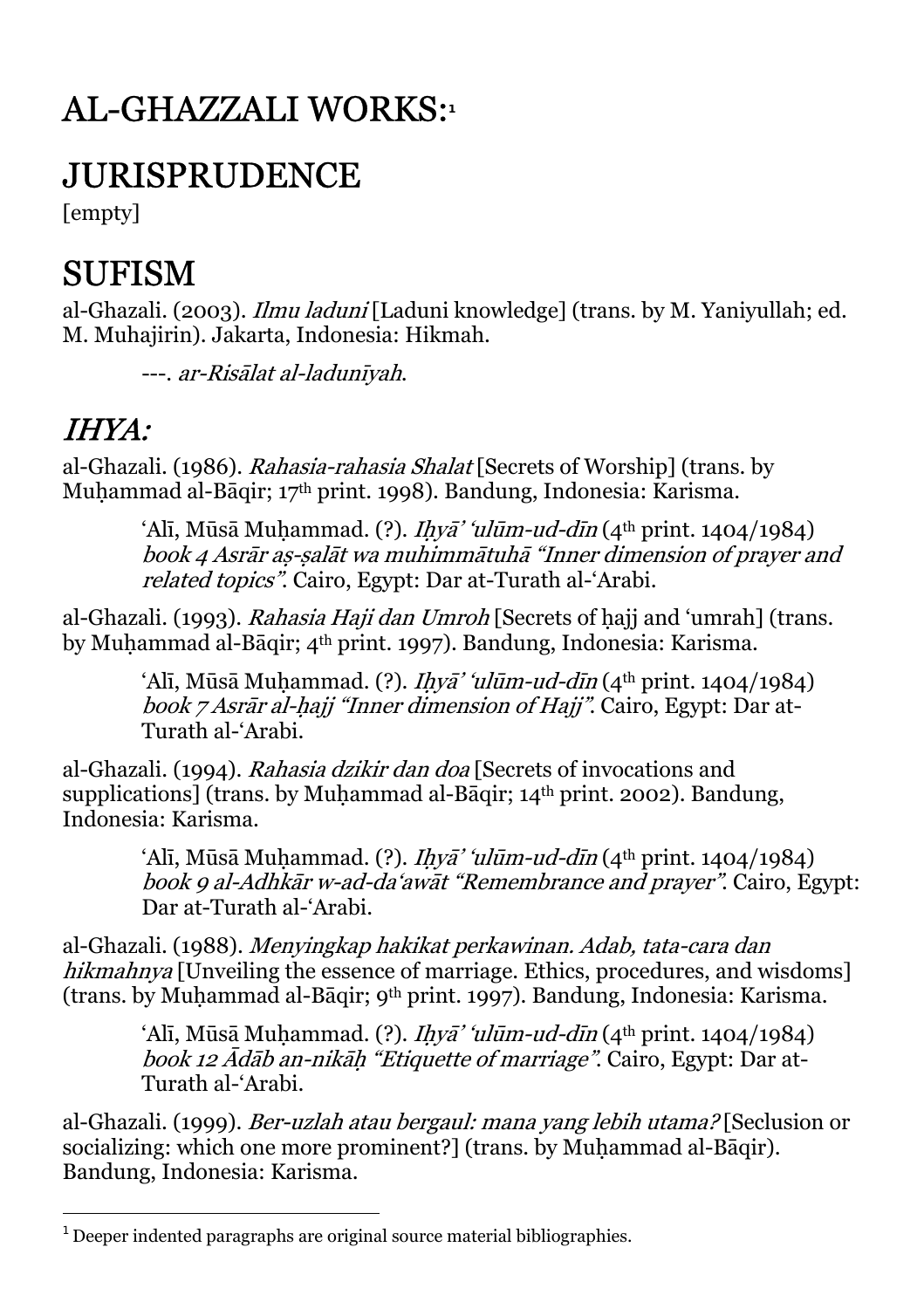ʻAlī, Mūsā Muḥammad. (?). *Iḥyā' ʻulūm-ud-dīn* (4<sup>th</sup> print. 1404/1984) book 16 Ādāb al-'uzlah "Etiquette of solitude". Cairo, Egypt: Dar at-Turath al-'Arabi.

al-Ghazali. (2003). Amr ma'ruf nahi munkar (trans. by Muhammad al-Bāqir). Bandung, Indonesia: Karisma.

> ʻAlī, Mūsā Muḥammad. (?). *Iḥyā' ʻulūm-ud-dīn* (4<sup>th</sup> print. 1404/1984) book 19 al-Amr b-il-maʻrūf w-an-nahy ʻan al-munkar "Enjoining good and forbidding evil". Cairo, Egypt: Dar at-Turath al-'Arabi.

al-Ghazali. (2001). Metode menaklukkan jiwa: perspektif sufistik [Method of conquering the soul: sufistic perspective] (trans. by Rahmani Astuti; ed. Zaimul Am; 2nd print. 2002). Bandung, Indonesia: Mizan, Karisma.

> Winter, T.J. (1995). Al-Ghazali on disciplining the soul & on breaking the two desires. Books XXII and XXIII of the revival of the religious sciences (Iḥyā' 'ulūm-ud-dīn). Cambridge, U.K.: Islamic Texts Society.

> > Book 21 Sharh 'ajā'ib-ul-qalb "Wonders of the heart"—summary (appendix).

Book 22 Riyāḍāh an-nafs wa tahdhīb-ul-akhlāq wa mu'ālajāt amrād-ul-qalb "Disciplining the soul, educating character, and curing diseases of the heart".

Book 23 Kasr ash-shahwātayn "Breaking the two desires".

al-Ghazali. (1999). Metode menjemput maut: perspektif sufistik [Method of welcoming death: sufistic perspective] (trans. by Ahsin Mohammad; ed. Zaimul Am, 11th print. 2002). Bandung: Mizan.

> Winter, T.J. (1989). Remembrance of death and the afterlife. Cambridge, U.K.: Islamic Texts Society.

> > Book 40 Kitāb dhikr-ul-mawt wa mā ba'dahu "Remembering death dan the hereafter".

al-Ghazali. (1994). *Orang-orang yang terkelabui karena Setan atau Ilusi Diri* Sendiri [Dissillusioned people of devil or of self-illusion] (trans. by Muhammad al-Bāqir). Bandung, Indonesia: Karisma.

> ʻAlī, Mūsā Muḥammad. (?). *Iḥyā' ʻulūm-ud-dīn* (4<sup>th</sup> print. 1404/1984) book 30 Dhamm al-ghurūr "Condemnation on self-illusion". Cairo, Egypt: Dar at-Turath al-'Arabi.

#### IHYA SUMMARIES:

al-Ghazali. (2003). Arba'in al-Gazali. 40 dasar agama menurut Hujjah al-Islam [al-Arba'īn al- Ghazālī. 40 religion foundations according to Ḥujjat al-Islām] (trans. by M. Zaid Su'di, Alfin, Doel Mu'iz; ed. Nur Sangadah). Yogyakarta, Indonesia: Pustaka Sufi.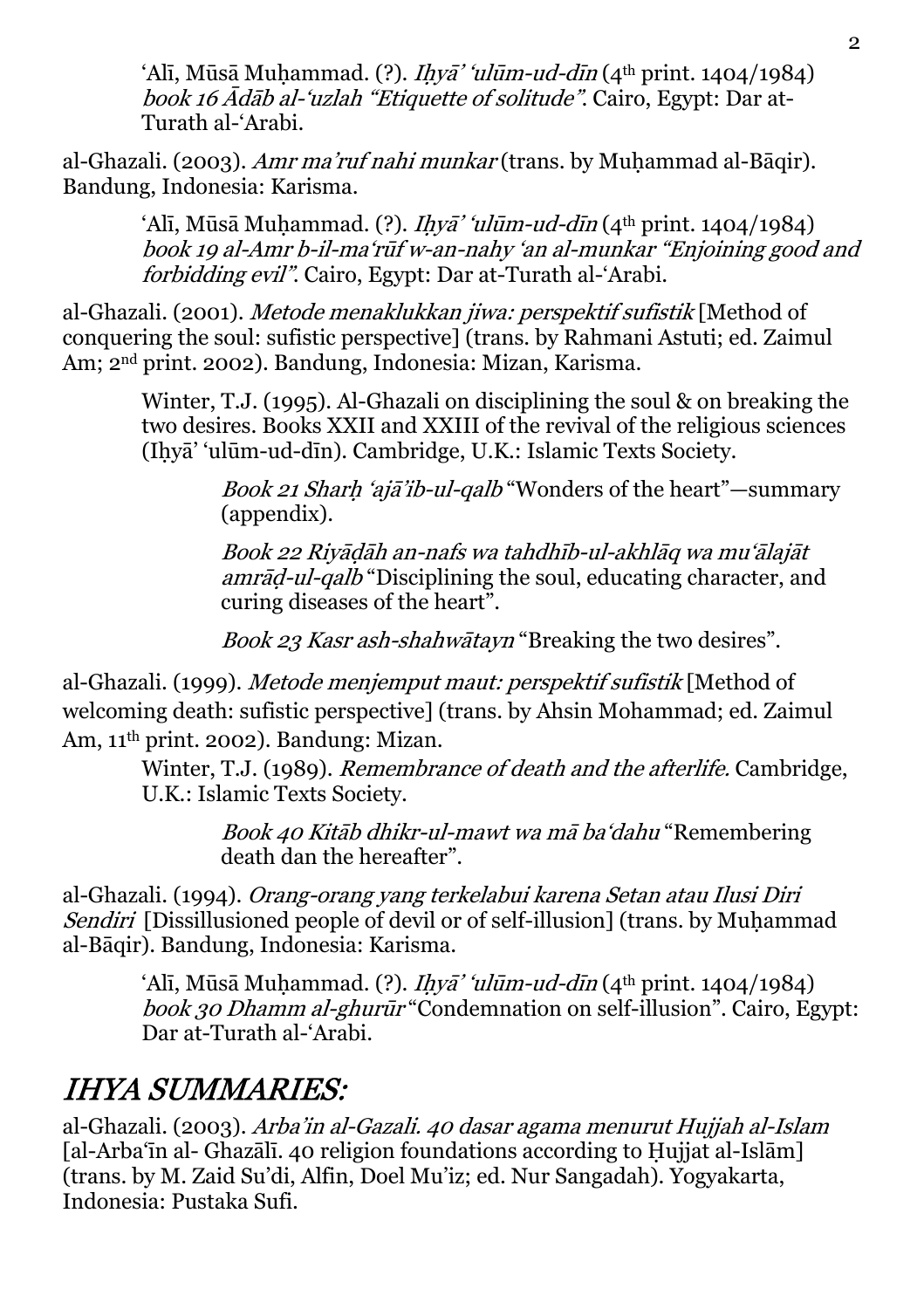---. Kitāb al-Arba'īn fī uṣūl-ud-dīn.

al-Ghazali. (1997). *Mutiara Ihyā' 'ulūmuddīn: ringkasan yang ditulis sendiri oleh* Sang Hujjatul-Islam [Pearls of Ihyā' 'ulūm-ud-dīn: summary written himself by the Ḥujjat al-Islām] (trans. by Irwan Kurniawan; ed. Tholib Anis; 15th print. 2003). Bandung, Indonesia: Mizan.

> ---. (1990). *Mukhtaṣar Iḥyā' 'ulūm-ud-dīn*. Beirut, Lebanon: Muassasah al-Kutub ath-Thaqāfiyyah.

**Question:** Mr. Hozien, could this be a pseudowork? Or is it the lost *Lubab*  $al$ -*Ihvā*' of his brother Ahmad?

### THEOLOGY:

al-Ghazali. (1994). Al-Asma' al-husna. Rahasia nama-nama indah Allah. [al-Asma al-husna. Secrets of Allah's beautiful names] (trans. by Ilyas Hasan, 12th print. 2003). Bandung, Indonesia: Mizan.

---. (1992). The ninety-nine beautiful names of God (al-Maqṣad al-asnā f<sup>ī</sup> sharh asmā' Allāh al-husnā) (trans. by David B. Burrell & Nazih Daher). Cambridge, U.K.: Islamic Texts Society.

# PHILOSOPHY AND LOGIC:

al-Gazālī, Abū Ḥāmid. (2003). Kerancuan filsafat [Confusion of philosophy] (trans. by Achmad Maimun, ed. Pahruroji M. Bukhori). Yogyakarta, Indonesia: Islamika.

# OTHER WORKS:

Abdurrazak, Abu Bakar. (2003). Matahari di dalam diri. Muhasabah al-Ghazali untuk para muridnya [Sun inside self. al-Ghazali's introspection for his disciples] (trans. by Abdul Halim, A. Rivai; ed. C. Ramli Bihar Anwar). Jakarta, Indonesia: IIMaN, Hikmah.

---. (?). *Fī suhbati al-Ghazālī* [commentary of Ayyuhā'l-walad].

al-Ghazali. (1994). Nasihat bagi penguasa [Advises for rulers] (trans. by Ahmadie Thaha, Ilyas Ismail, MA; ed. Taufan Hidayat). Bandung, Indonesia: Mizan.

---. at-Tibr al-masbūk fī naṣīḥat al-mulūk

al-Ghazali. (2003). Sapaan alam. Tafakur al-Ghazali atas fenomena alam. [Greets of nature. al-Ghazali's reflection on nature's phenomena] (trans. by Drs. Atang Sudiatno; ed. C. Ramli Bihar Anwar). Jakarta, Indonesia: IIMaN, Hikmah.

---. al-Ḥikmah fī makhlūqāt Allāh